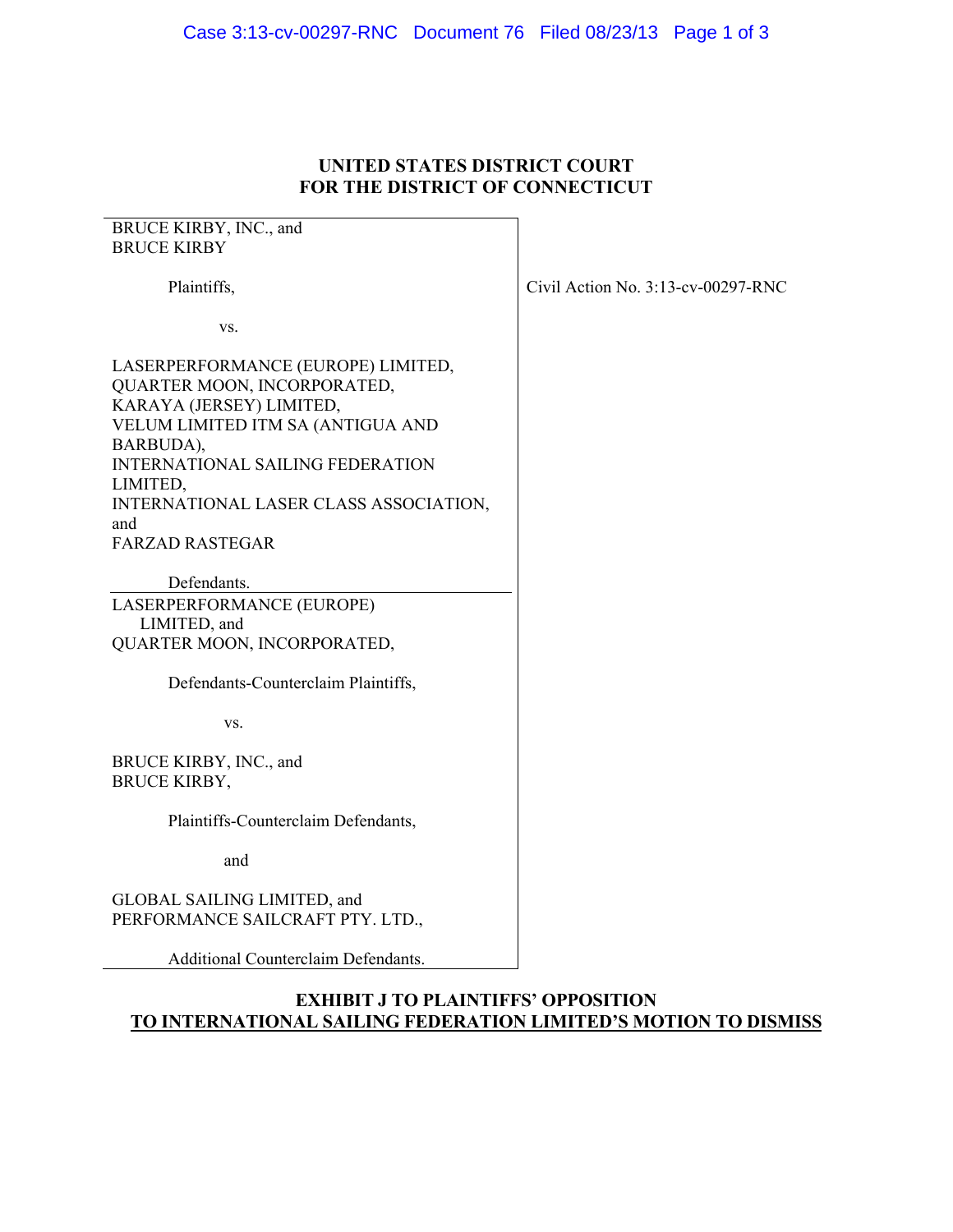25 March 2013

Confidential Wesley W. Whitmyer Jr. St Onge Steward Johnson & Reens LLC

Sent by email only: wwhitmyer@ssjr.com

Dear Mr Whitmyer

## WITHOUT PREJUDICE Bruce Kirby Inc. v LaserPerformance et al

Thank you for your letter of 22 March 2013.

Your client's response is disappointing and, given the short space of time between our letter and your response, ISAF finds it hard to accept that all the issues raised in our letter have been considered in depth.

Nevertheless, ISAF has today notified ILCA that it should cease to issue ISAF plaques to LaserPerformance (Europe) Limited and Quarter Moon Inc. (copy letters attached). Please confirm by return that ISAF will not now be served with these proceedings and that your client will remove ISAF from the proceedings as a defendant forthwith.

Once this confirmation is received, ISAF will make arrangements to attend a meeting with your client and its proposed authorised builders of its new sailboat. Unfortunately the necessary ISAF staff cannot attend a meeting in the United States on 9 April due to existing commitments here in the United Kingdom. Please may your client propose alternative dates and locations later in April or May and also provide more details of what is to be discussed at the meeting (which I appreciate may be tentative at this stage). This is to ensure ISAF has the right personnel attending the meeting.

I look forward to hearing from you.

Yours sincerely

Jon Napier In-House Counsel

For and on behalf of the International Sailing Federation



Number 3255744



Ariadne House Town Quay Southampton Hampshire SO14 2AQ UK

Tel +44 (0)23 80 635111 Fax +44 (0)23 80 635789 Email secretariat@isaf.co.uk